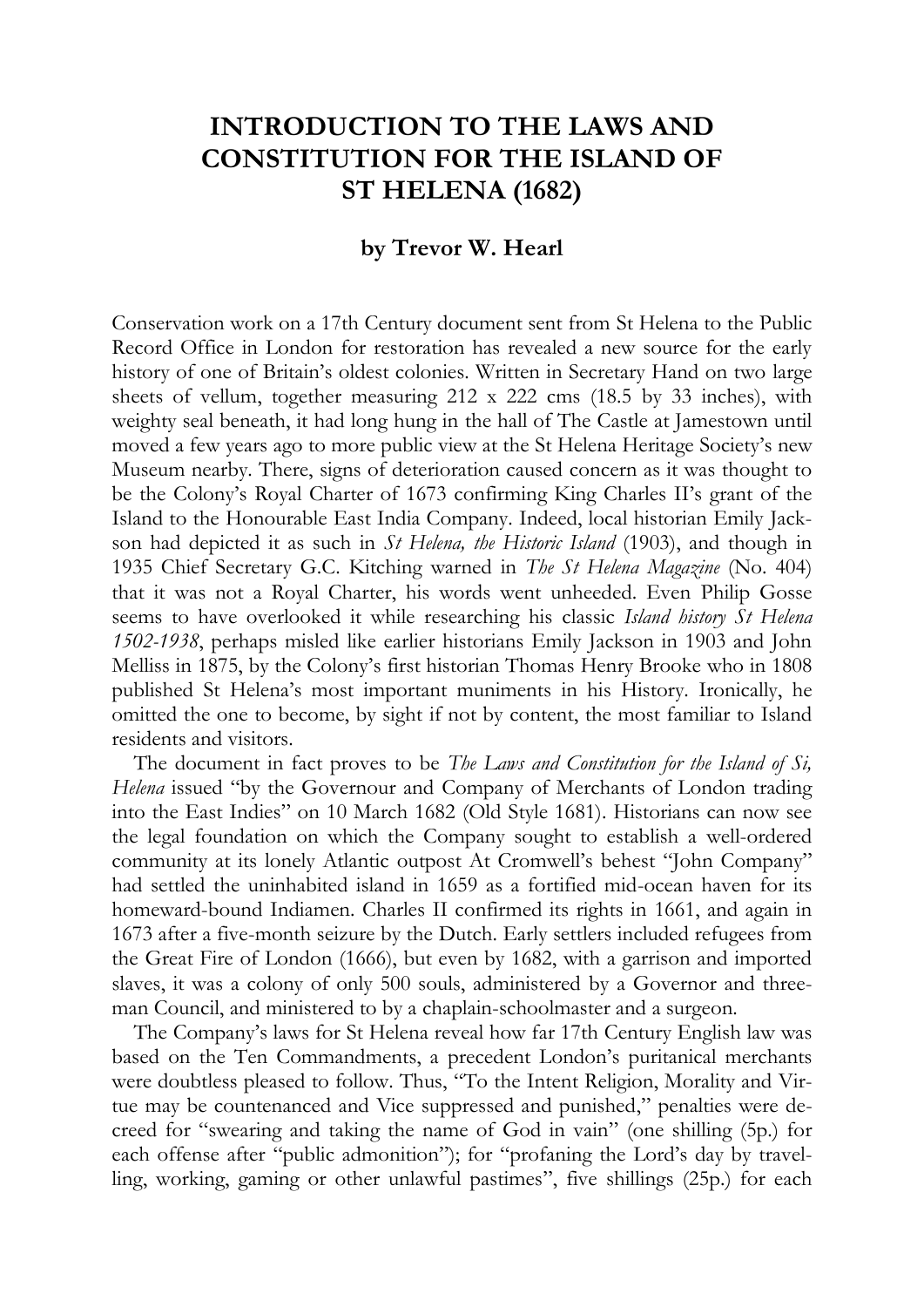offense after reproof; for "fornication, uncleanness and adultery", punishment "not contrary to the law of England"; for bearing false witness, to pay damages and be pilloried; for theft, repayment of threefold the value of goods stolen and loss of estate, to stand in the pillory, be "whipt from thence to the prison" and sent by the next ship to England; and for "wilful murther", death, "the manner to be at the discretion of the Governor and Council".

But the misdeeds against which the Company's lawyers had to legislate ranged well beyond the Ten Commandments. In its early years St Helena was an unruly infant and penalties reflected behaviour causing concern in London. For example for drunkenness, "destructive both to the bodies and souls of men", fines rose to five shillings (25p); for quarrelling among equals, 20 shillings  $(f_1)$ ; for striking an official on duty,  $f_1$ 5; for absence, or sleeping on duty, a month's pay.

Corporal punishment, "not extending to the taking away life" - though not always limb - was to be inflicted for such offenses as striking a superior officer; for quarrelling on guard; for counterfeiting documents; for cheating "another of lands, goods or monies"; or for embezzling public stores. Although only a 12-man jury could convict, the form of punishment was a Governor's decision, "with the advice and consent" of the Council and "agreeable to the law of England". Thus "mutinous" settlers were hanged in chains, slaves burnt at the stake, branded, or had hands cut off, as in England where highwaymen hung from gibbets and witches were burnt - 17 in Essex alone in 1676. Indeed, penalties were rather milder in St Helena, even prompting the Directors to complain of leniency, as in 1686 "for letting those Blacks pass with whipping which an Englishman would have been condemned to die for" - saved perhaps by owners' vested interests! Whatever horrors St Helena's slaves had known in their homelands, the Company's European servants and settlers would expect to risk the gallows and gibbet, the branding iron and cat-o'-nine-tails within a penal system devised "according to the laws of England". Punishments were meant to deter, and the Governor was expected to use his discretion accordingly.

The Laws of 1682 were not all about crime and punishment, however. They had positive elements intended, as the preamble stated, to ensure "good government" and the "establishment of Justice". It was fondly hoped that a God-fearing, moral community would result from observance of the Sabbath, the teachings of the Chaplain, and loyalty to King and Company. Justice would be "administered impartially without favour or affection" in a Court of Judicature at Quarter Sessions through trial by jury with the Governor as Judge. Business would be managed by an "able, honest and understanding person" as Sheriff. Among other aspects of note, persons of quality - "who should be examples to others" - were to be more heavily punished than those "of a meaner rank"; those unable to pay fines or damages must be given forced labour until the amount was worked off; and in law, slaves were not differentiated from others. Unfortunately, *de jure* does not necessarily prove *de facto*.

The Company's immediate concern at the Island's "lawlessness," however, is revealed in its comments on interlopers, the rivalry between London merchants over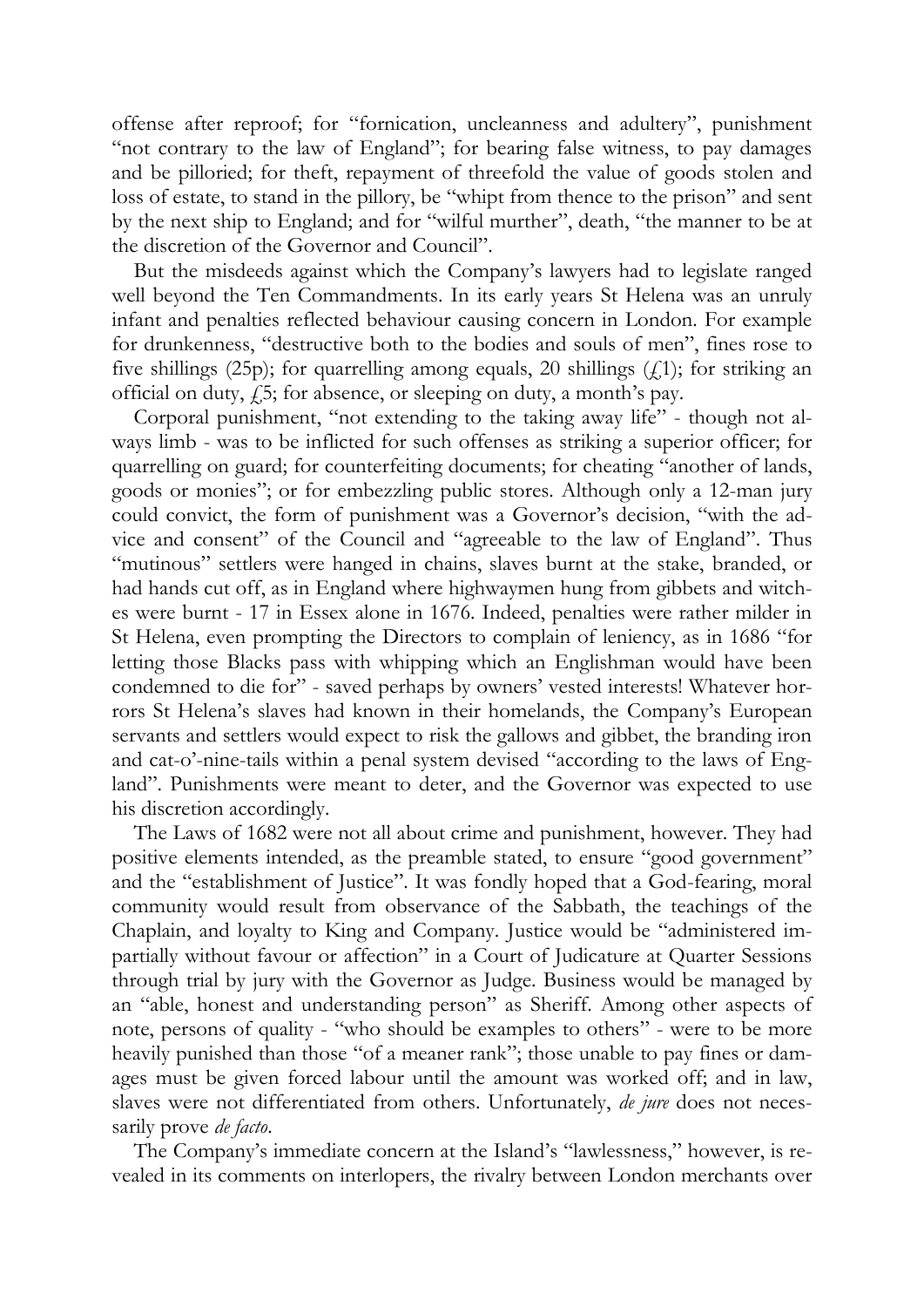East India trade having become intense by 1681. The Company's indignant appeal to loyalty reflects its dependence on Royal favour - Charles II had granted it Bombay from Catherine of Braganza's dowry in 1668 - as well as the threat to its profits. It added insult to injury for interlopers' ships to use St Helena, where only its own, and ships surrendering to the Company or trading "to Madagascar ... for Negroes", were to be "entertained".

But St Helena's settlers felt little loyalty toward the Company. "Feudal" conditions of settlement, based on military service in return for a few acres and a cow, were resented since the Company expected them to develop this mid-ocean market-garden into a plantation economy. A mutinous spirit was further provoked by Governor Blackmore's despotic rule (1678-90) - "Noe King desires more obeydiance nor servitude", complained Surgeon Moore in 1682 (Hearl, T.W.: *A 17th Century Surgeon at St Helena*, p. 12). The new Laws, coupled with advice not to trouble "with nice poynts of the common law of England but [..] to adjudge of all cases in a summary way, according to equity and a good conscience [..]", made him even more of a tyrant. "Ferocious reprisals" meted out to miscreants in 1683-84 are quoted by John Keay in *The Honourable Company (*1991, pp. 179-80) "The Governor turned his guns on a crowd who presumed to ask for the release of one unjustly imprisoned; 17 protestors were either killed outright or wounded; the rest were rounded up and 19 condemned to death [..]". The widow who protested got "21 lashes, ducked three times at the yard-arm and thrown into prison". Martial Law followed (by Royal Charter, 9 August 1685) and within six months, 14 more had been condemned as rebels though one, Gabriel Powell - forebear of a Speaker of the South Carolina Legislative Council - escaped. A petition from "the mournful daughters of St Helena" led the House of Commons to condemn the "butchers" and order an enquiry into East India trade. This strengthened the interlopers' case and in 1702 an agreement was reached to form a United Company of Merchants of England trading to the East Indies.

The Laws and Constitution of 1682 thus proved a significant, if scarcely successful, legal instrument in Company and St Helena history. Yet whatever Laws were conceived in London it was clearly beyond the powers of an Island Council lacking legal training and experience of government to produce Utopia in the South Atlantic. It was the Company's first territory, "a colonizing concession of quite incomparable portent", as Keay remarks (supra p.129), and its lawyers were still experimenting in Constitution building. A year or so later, in August 1683, the Directors admitted that the document was unsuitable for St Helena, being "for the most part drawn from the Modell of Laws we established upon our Island of Bombay [..]. We think for the Present the Method you are in may do best for our service and the good of the Island". What that "Method" was must be left to a future legal historian to reveal. Meanwhile, this intriguing document is now restored, photographed under ultraviolet light and securely framed against foreseeable eventualities. Sailing southwards aboard the RMS *St Helena* in October 1991, it repeated a voyage first undertaken by the Surat Merchant Indiaman almost 310 years ago.